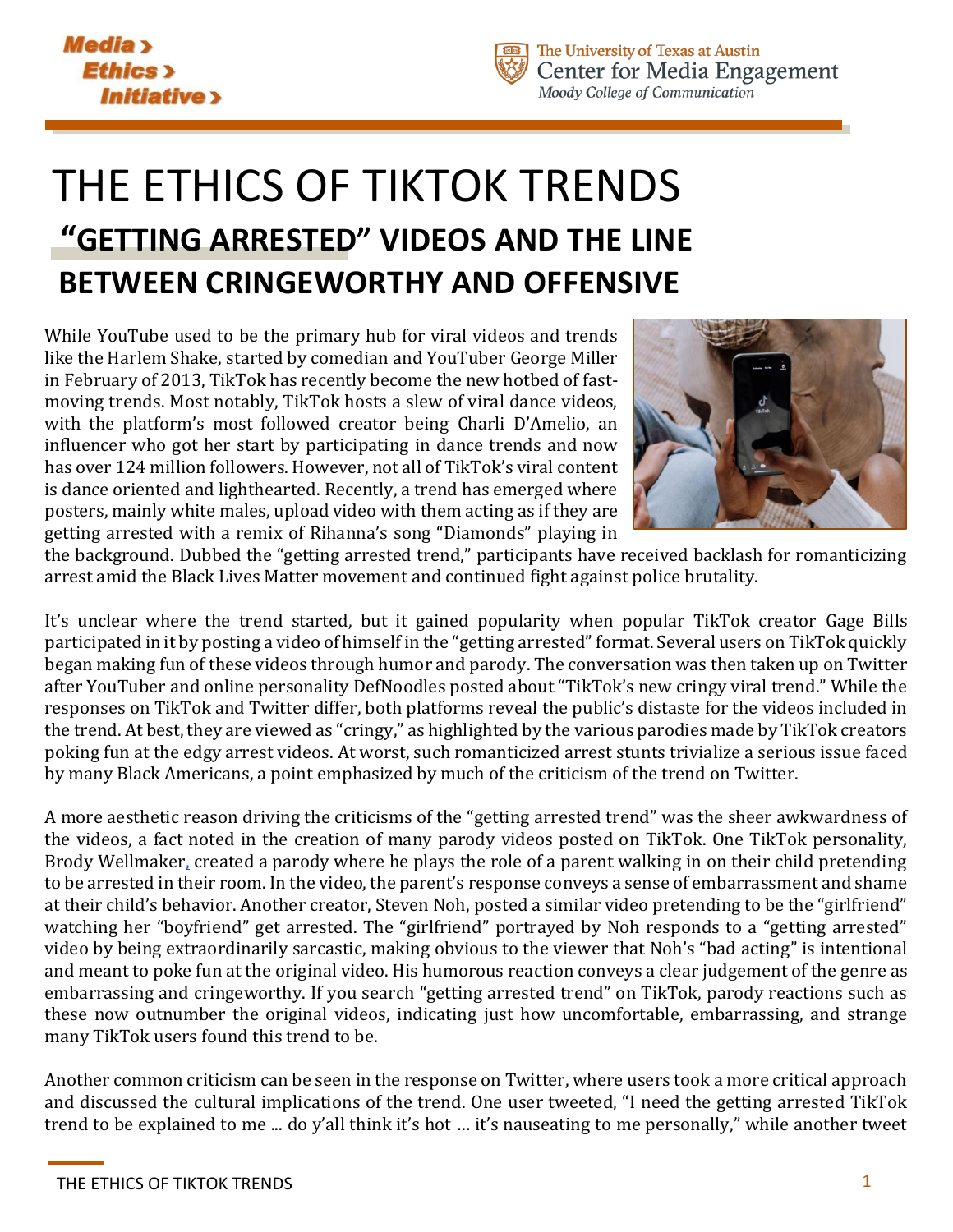#### **Media** > **Ethics**> **Initiative >**



The University of Texas at Austin Center for Media Engagement Moody College of Communication

said, "I just wanna know why all these Caucasians on TikTok are fetishizing getting arrested," (Rao, 2021). Elizabeth Jeglic, a professor of psychology at John Jay College, said the fact that mainly white men participate in the trend is "kind of tone deaf" in light of the recent events involving police brutality and the Black Lives Matter movement (Haasch, 2021). According to the NAACP, one out of every three Black boys today can expect to be sentenced to prison compared to one out of every 17 white boys (NAACP, 2021). Additionally, the NAACP reported that "84% of Black adults say that white people are treated better than black people by police" and "63% of white adults agree," (NAACP, 2021). After the death of George Floyd, a New York Times examination found that black people "were on the receiving end of 58%" of the Minneapolis city's police "use of force" incidents while making up 19% of the city's population and 9% of its police force (Balko, 2020). It is easy to see why people view a trend where mostly white males pretending to be getting arrested is problematic. But why exactly did this trend go viral if its problematic nature was so obvious to viewers? Dr. Ruth Penfold-Mounce, from the University of York, said that a "fascination with people who break the rules and who do what most people would never dare suggests a degree of audacity, nerve and creativity—all characteristics that are generally admired. The recent TikTok trend seems to reflect this age-old fascination for criminality but combines it with the performance of either beauty and sensuality" (Flood, 2021). Popular TikTok creators combine their generally accepted attractiveness (part of which helped gain them an audience in the first place) with the performance aspect of being arrested and the fascination with criminality that the younger generations seem to have.

The widespread negative responses across TikTok and Twitter lead many to wonder whether social media companies have a responsibility to regulate certain types of content. Having these trends regulated could help curb offensive content on the platform, potentially protecting marginalized audiences and preventing feelings of discomfort in audiences online. However, leaving it alone allows the public itself to engage in a form of social regulation that signals to viewers why certain behaviors may be seen as inappropriate. Ultimately, TikTok did not take action against this trend because it doesn't violate any community guidelines, and like most trends, this one has already slowed down considerably and taken a backseat to new popular content. However, there will likely be future instances of trends that push the limits of what is considered ethical entertainment. How should users and platforms navigate the blurry distinction between "cringy" and harmful trends?

## Discussion Questions:

- 1. What is ethically problematic with the "getting arrested" video trend? What values are in conflict in this case?
- 2. Are there any problems with making parody videos criticizing the trend? Is this a good use of speech on a platform like TikTok?
- 3. Should TikTok do anything about the "getting arrested trend?"
- 4. With trends coming and going so quickly, is it realistic to hope for platforms to curtail such user generated content that merges bad taste with offense and humor?